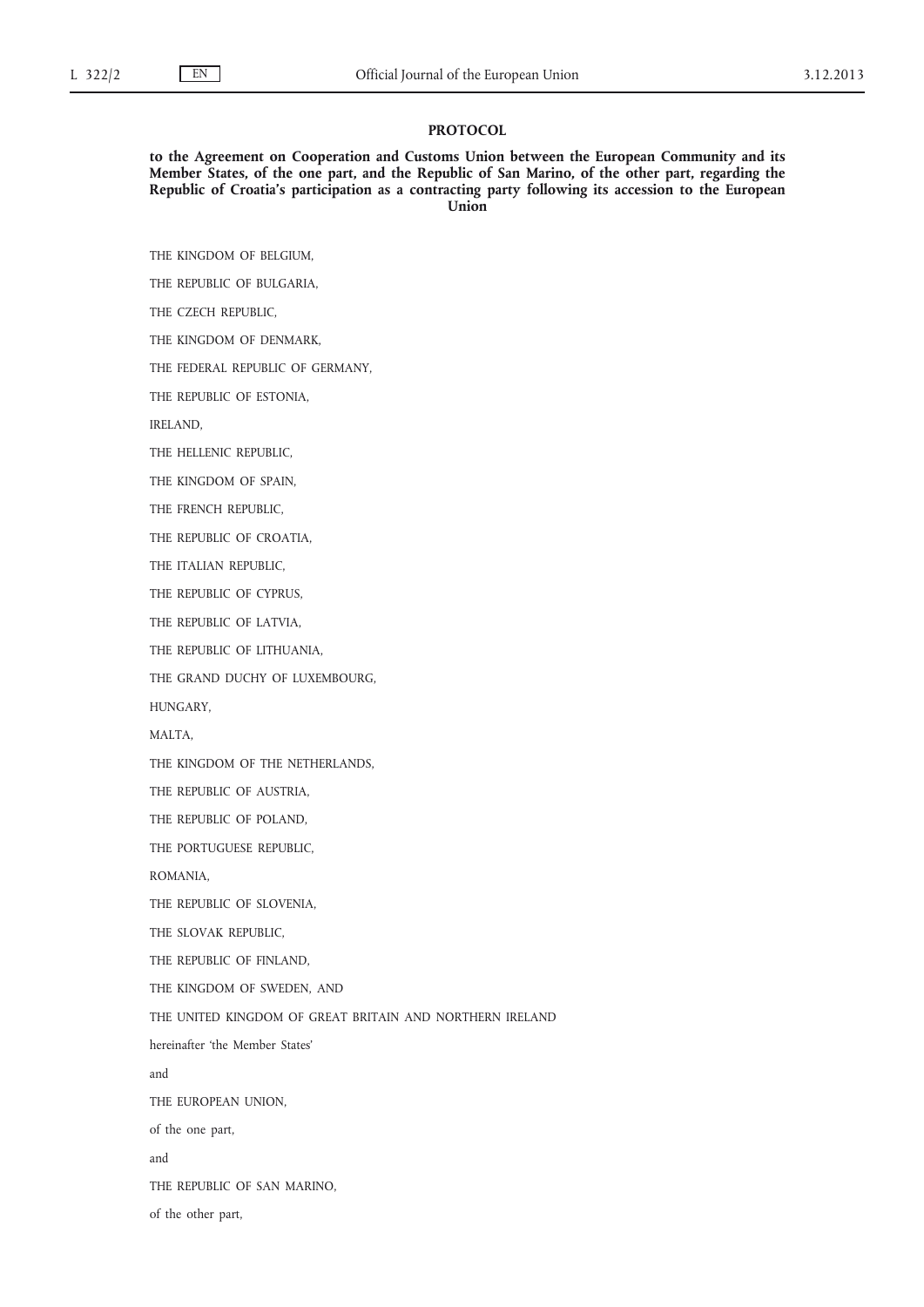Having regard to the Agreement on Cooperation and Customs Union between the European Community and its Member States, of the one part, and the Republic of San Marino, of the other part, of 16 December 1991 ('the Agreement'), which entered into force on 1 April 2002,

Having regard to the Republic of Croatia's accession to the European Union on 1 July 2013,

Whereas the Republic of Croatia is to become a contracting party to the Agreement,

HAVE AGREED AS FOLLOWS:

*Article 1*

The Republic of Croatia hereby accedes as a Contracting Party to the Agreement.

## *Article 2*

This Protocol shall be an integral part of the Agreement.

### *Article 3*

1. This Protocol shall be approved by the Contracting Parties, in accordance with their respective procedures.

2. The Parties shall notify each other of the completion of these procedures. The instruments of approval shall be deposited with the General Secretariat of the Council of the European Union.

#### *Article 4*

This Protocol shall enter into force on the first day of the first month following the date of deposit of the last instrument of approval.

*Article 5*

This Protocol shall apply provisionally from 1 July 2013.

#### *Article 6*

The text of the Agreement and the Declarations annexed to it are drawn up in the Croatian language (1). They are equally authentic with the texts in the other languages in which the Agreement and the Declarations annexed to it are drawn up.

# *Article 7*

This Protocol is drawn up in duplicate in the Bulgarian, Croatian, Czech, Danish, Dutch, English, Estonian, Finnish, French, German, Greek, Hungarian, Italian, Latvian, Lithuanian, Maltese, Polish, Portuguese, Romanian, Slovak, Slovenian, Spanish and Swedish languages, each of these texts being equally authentic.

<sup>(</sup> 1) The Croatian-language version of the Agreement and the Declarations attached to it are published in the Official Journal, Special Edition, 2013, Chapter 02, Volume 17, page 111.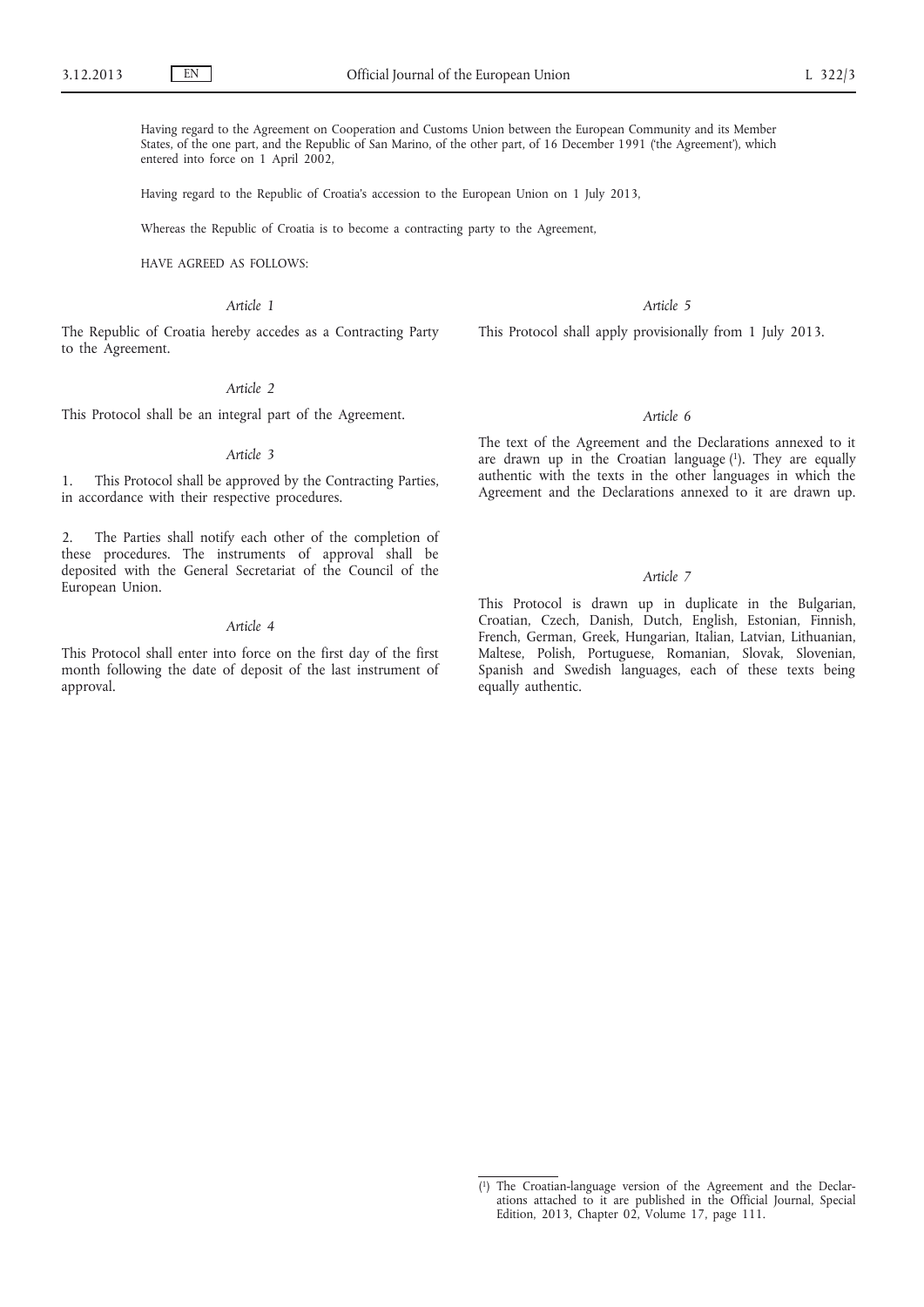Съставено в Брюксел на двадесет и девети октомври две хиляди и тринадесета година. Hecho en Bruselas, el veintinueve de octubre de dos mil trece. V Bruselu dne dvacátého devátého října dva tisíce třináct. Udfærdiget i Bruxelles den niogtyvende oktober to tusind og tretten. Geschehen zu Brüssel am neunundzwanzigsten Oktober zweitausenddreizehn. Kahe tuhande kolmeteistkümnenda aasta oktoobrikuu kahekümne üheksandal päeval Brüsselis. Έγινε στις Βρυξέλλες, στις είκοσι εννέα Οκτωβρίου δύο χιλιάδες δεκατρία. Done at Brussels on the twenty-ninth day of October in the year two thousand and thirteen. Fait à Bruxelles, le vingt-neuf octobre deux mille treize. Sastavljeno u Bruxellesu dvadeset devetog listopada dvije tisuće trinaeste. Fatto a Bruxelles, addì ventinove ottobre duemilatredici. Briselē, divi tūkstoši trīspadsmitā gada divdesmit devītajā oktobrī. Priimta du tūkstančiai tryliktų metų spalio dvidešimt devintą dieną Briuselyje. Kelt Brüsszelben, a kétezer-tizenharmadik év október havának huszonkilencedik napján. Magħmul fi Brussell, fid-disgħa u għoxrin jum ta' Ottubru tas-sena elfejn u tlettax. Gedaan te Brussel, de negenentwintigste oktober tweeduizend dertien. Sporządzono w Brukseli dnia dwudziestego dziewiątego października roku dwa tysiące trzynastego. Feito em Bruxelas, em vinte e nove de outubro de dois mil e treze. Întocmit la Bruxelles la douăzeci și nouă octombrie două mii treisprezece. V Bruseli dvadsiateho deviateho októbra dvetisíctrinásť. V Bruslju, dne devetindvajsetega oktobra leta dva tisoč trinajst. Tehty Brysselissä kahdentenakymmenentenäyhdeksäntenä päivänä lokakuuta vuonna kaksituhattakolmetoista. Som skedde i Bryssel den tjugonionde oktober tjugohundratretton.